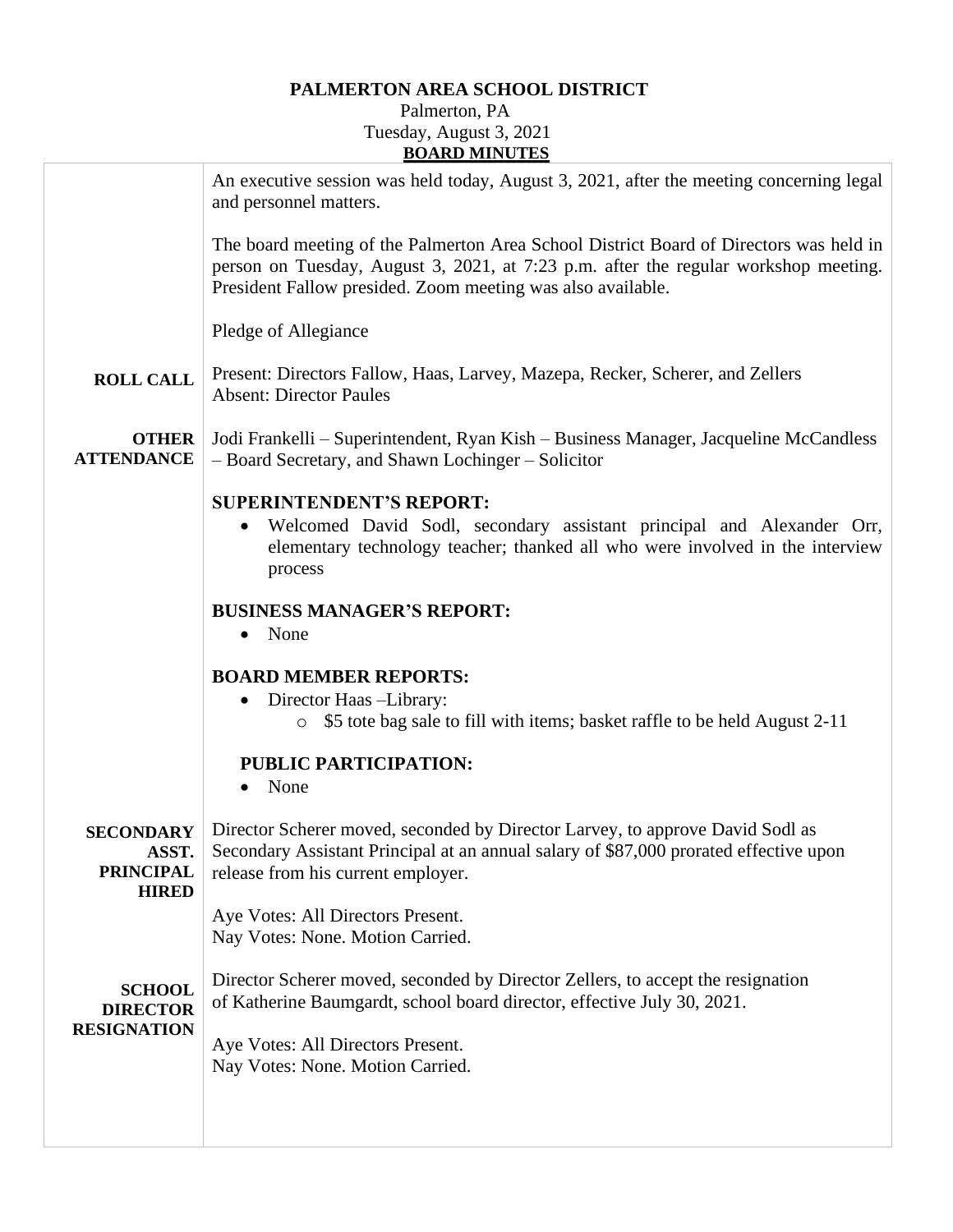| <b>CONSENT</b><br><b>AGENDA</b>                                                                                                    | Director Scherer moved, seconded by Director Haas, to approve the attached consent<br>agenda.                                                                                                                                                                                                                                                                                                                                                                                                                                                                                                                                                                                                                                                                                                                                                                                                      |
|------------------------------------------------------------------------------------------------------------------------------------|----------------------------------------------------------------------------------------------------------------------------------------------------------------------------------------------------------------------------------------------------------------------------------------------------------------------------------------------------------------------------------------------------------------------------------------------------------------------------------------------------------------------------------------------------------------------------------------------------------------------------------------------------------------------------------------------------------------------------------------------------------------------------------------------------------------------------------------------------------------------------------------------------|
|                                                                                                                                    | Aye Votes: All Directors Present with the exception of an abstention from Director<br>Recker for consent agenda item #2, letter C, due to a conflict of interest.<br>Nay Votes: None. Motion Carried.<br><b>CONSENT AGENDA:</b>                                                                                                                                                                                                                                                                                                                                                                                                                                                                                                                                                                                                                                                                    |
| <b>TEACHERS</b><br>HIRED-TECH,<br><b>ENGLISH, LTS</b>                                                                              | Approved Alexander Orr as Elementary Technology Teacher at Bachelor's +24, Step 1,<br>at an annual salary of \$47,250 effective August 17, 2021                                                                                                                                                                                                                                                                                                                                                                                                                                                                                                                                                                                                                                                                                                                                                    |
|                                                                                                                                    | Approved Katherine Baumgardt as High School English Teacher at Master's<br>Equivalency, Step 8, at an annual salary of \$54,550 prorated effective upon release from<br>her current employer                                                                                                                                                                                                                                                                                                                                                                                                                                                                                                                                                                                                                                                                                                       |
|                                                                                                                                    | Approved Crystal Stavitzski as Long-Term Substitute Teacher at Towamensing<br>Elementary for the first semester of the 2021-2022 school year at Master's +45, Step 1, at<br>a salary of \$51,250 prorated effective August 17, 2021                                                                                                                                                                                                                                                                                                                                                                                                                                                                                                                                                                                                                                                                |
| <b>RESIGNATIONS-</b><br>IA, MATH,<br><b>GRADE 3</b>                                                                                | Accepted the resignation of Elizabeth Shubeck as instructional assistant effective July 23,<br>2021                                                                                                                                                                                                                                                                                                                                                                                                                                                                                                                                                                                                                                                                                                                                                                                                |
|                                                                                                                                    | Accepted the resignation of Olivia Rider as High School Math Teacher effective July 26,<br>2021                                                                                                                                                                                                                                                                                                                                                                                                                                                                                                                                                                                                                                                                                                                                                                                                    |
|                                                                                                                                    | Accepted the resignation of Christopher Kimmel, Grade 3 Teacher, at S.S. Palmer<br>Elementary effective August 2, 2021                                                                                                                                                                                                                                                                                                                                                                                                                                                                                                                                                                                                                                                                                                                                                                             |
| 1st READINGS<br>POLICIES 236-<br>236.1-601-602-603-<br>604-605-607-608-<br>609-611-612-613-<br>810-810.1-810.2-<br>810.3-810.4-818 | Approved the first reading of the following policies:<br>1) Policy #236 Student Assistance Program<br>2) Policy #236.1 Threat Assessment<br>3) Policy #601 Objectives<br>4) Policy #602 Budget Planning<br>5) Policy #603 Budget Preparation<br>6) Policy #604 Budget Hearing<br>7) Policy #605 Tax Levy<br>8) Policy #607 Tuition Income<br>9) Policy #608 Bank Accounts<br>10) Policy #609 Investment of District Funds<br>11) Policy #611 Purchases Budgeted<br>12) Policy #612 Purchases Not Budgeted<br>13) Policy #613 Cooperative Purchasing<br>14) Policy #810 Transportation<br>15) Policy #810.1 School Bus Drivers & School Commercial Motor Vehicle<br>Drivers<br>16) Policy #810.2 Transportation-Video/Audio Recording<br>17) Policy #810.3 School Vehicle Drivers<br>18) Policy #810.4 Employee & Volunteer Driver History Records<br>19) Policy #818 Contracted Services Personnel |